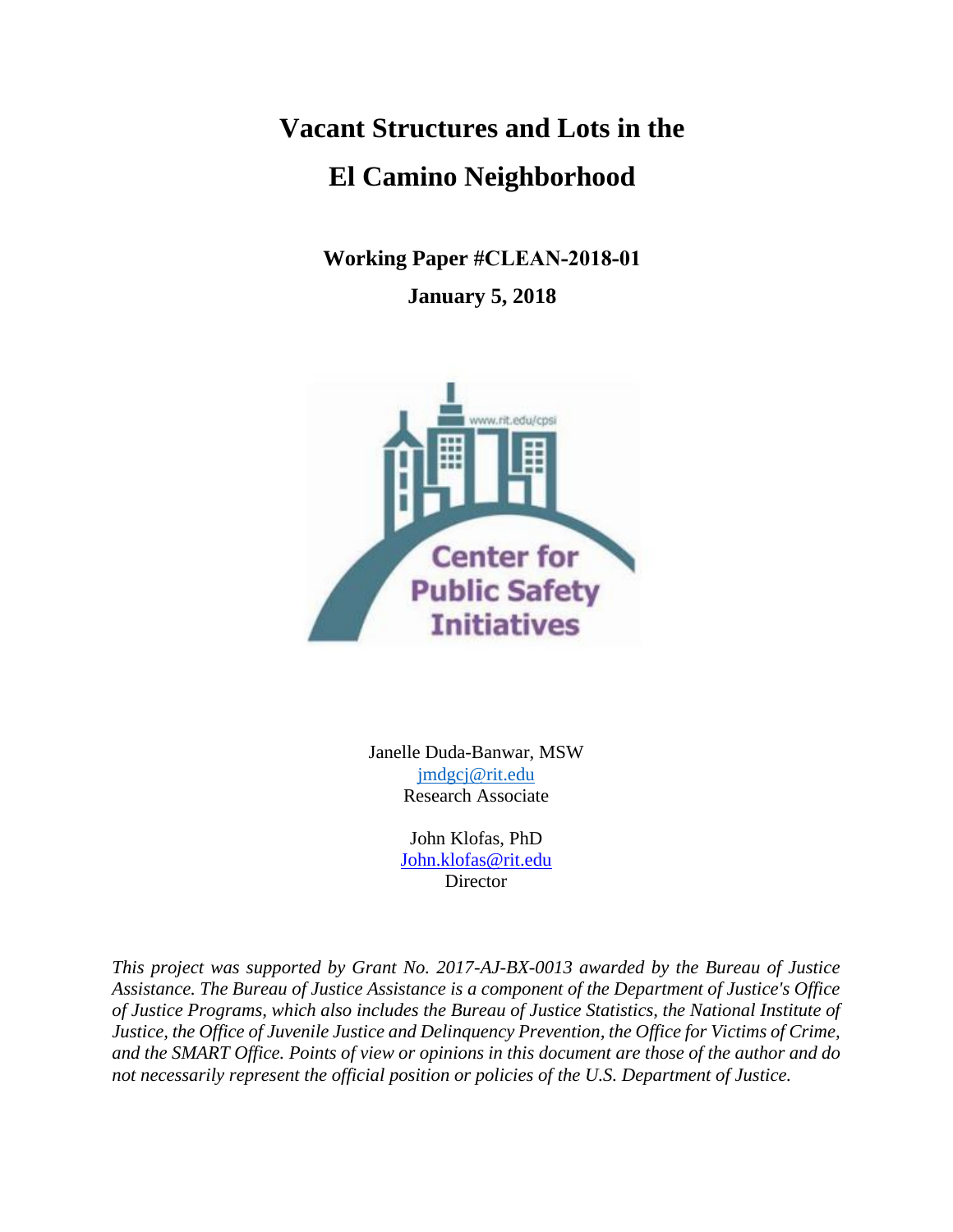## **Introduction**

The El Camino neighborhood is situated in Northeast Rochester along Upper Falls Boulevard to the South, St. Paul to the West, Joseph to the East, and Avenue D to the North. This neighborhood has many assets including four City Parks (Lomb Memorial, Thomas R. Frey Trail at El Camino, Conkey Corner Park, Don Samuel Torres), two elementary schools (Roberto Clemente #8, Henry Lomb #20), one high school (All City High), strong neighborhood block clubs and associations, places of worship, and a variety of community agencies. While filled with resources, the El Camino neighborhood also faces challenges, including a pervasive openair heroin market. Residents, community leaders, law enforcement, and others have identified vacant lots and buildings as places where individuals sell and use heroin. This paper describes and displays data related to vacant structures and lots in the neighborhood. The data presented is from the publicly accessible "Vacant Property Database" retrieved from [www.cityofrochester.gov/maps/.](http://www.cityofrochester.gov/maps/) The database is updated regularly and the data was retrieved on January 4, 2018.

## **Findings**

The map below is a screen shot from the City of Rochester Database of the vacant lots (in green) and vacant structures (in yellow) in the El Camino neighborhood. The target area is outlined in red below. Please note that in the map, due to screen size constraints, Avenue D is missing, but that the target area extends north to Avenue D.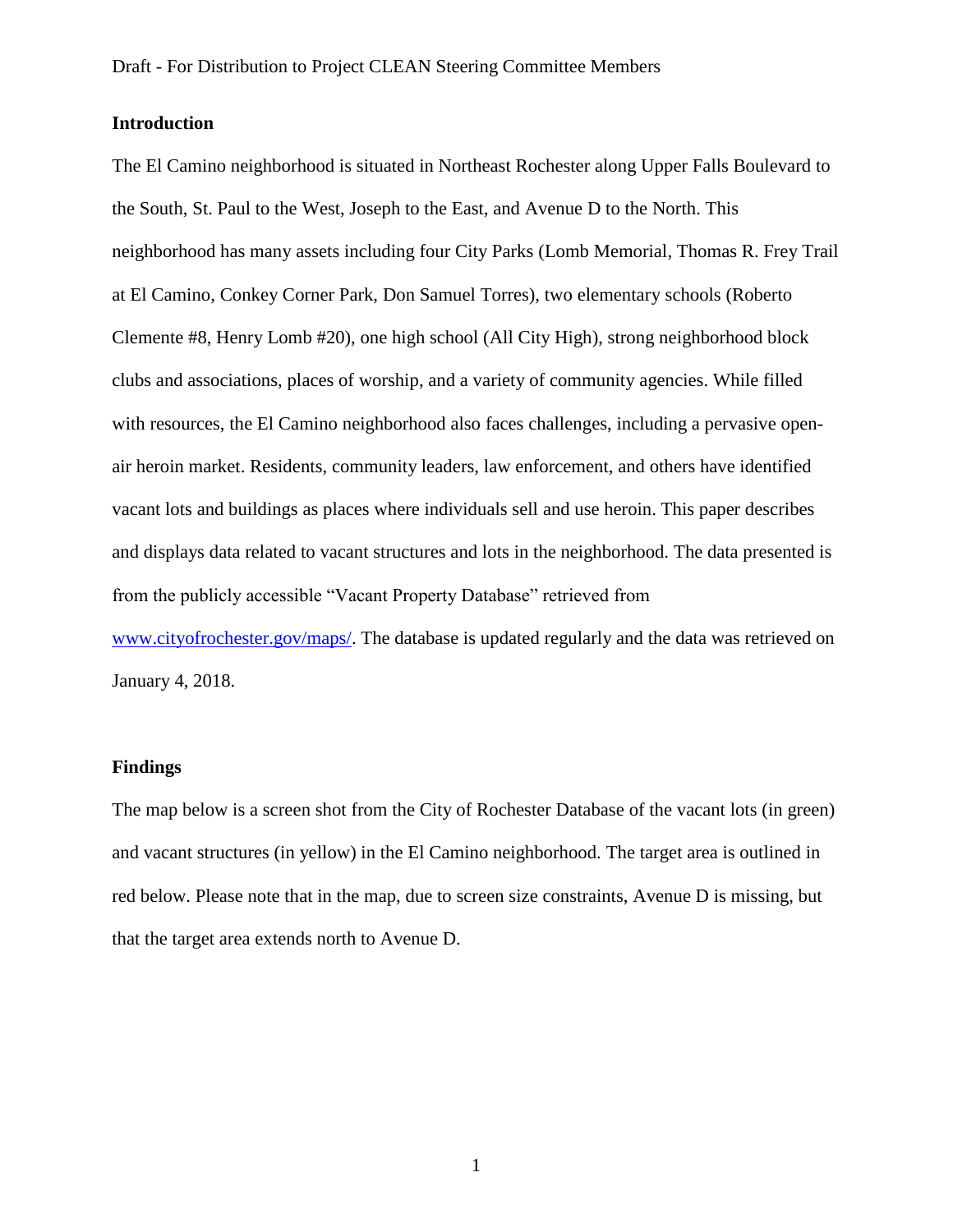## Draft - For Distribution to Project CLEAN Steering Committee Members



**Location.** The chart below shows the streets that vacant lots and structures in the El Camino neighborhood are located within. Overall, there are 107 vacant structures and 317 vacant lotss. Within the target area, Clifford Avenue has the highest frequency of both vacant lots (31) and structures (12). Clifford Ave is one of the largest streets in the El Camino neighborhood. The other largest street in the neighborhood is North Clinton, and this has 15 vacant lots and six vacant properties. There are 46 streets with at least one vacant lot or structure, and 37 that have two or more vacant lots or structures. According to the Center for Public Safety Initiatives' count, there are 50 streets (including street, avenue, place, boulevard, park, alley, and plaza) in the target area. Based on this, 92% of the streets in the El Camino target area have at least one vacant lot or structure and 74% of streets have two or more vacant lots or structures. Further, 70% of the streets have at least one vacant structure present.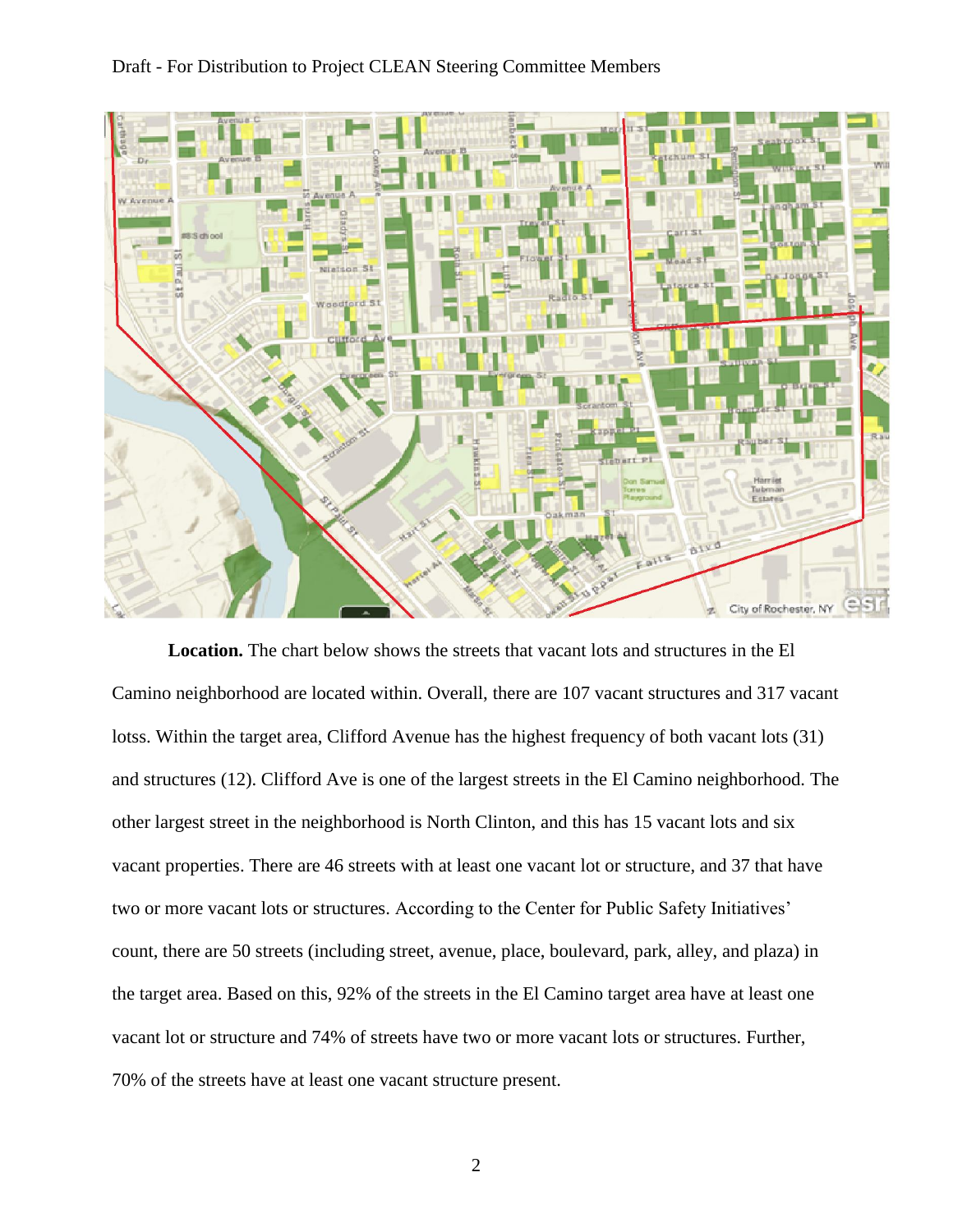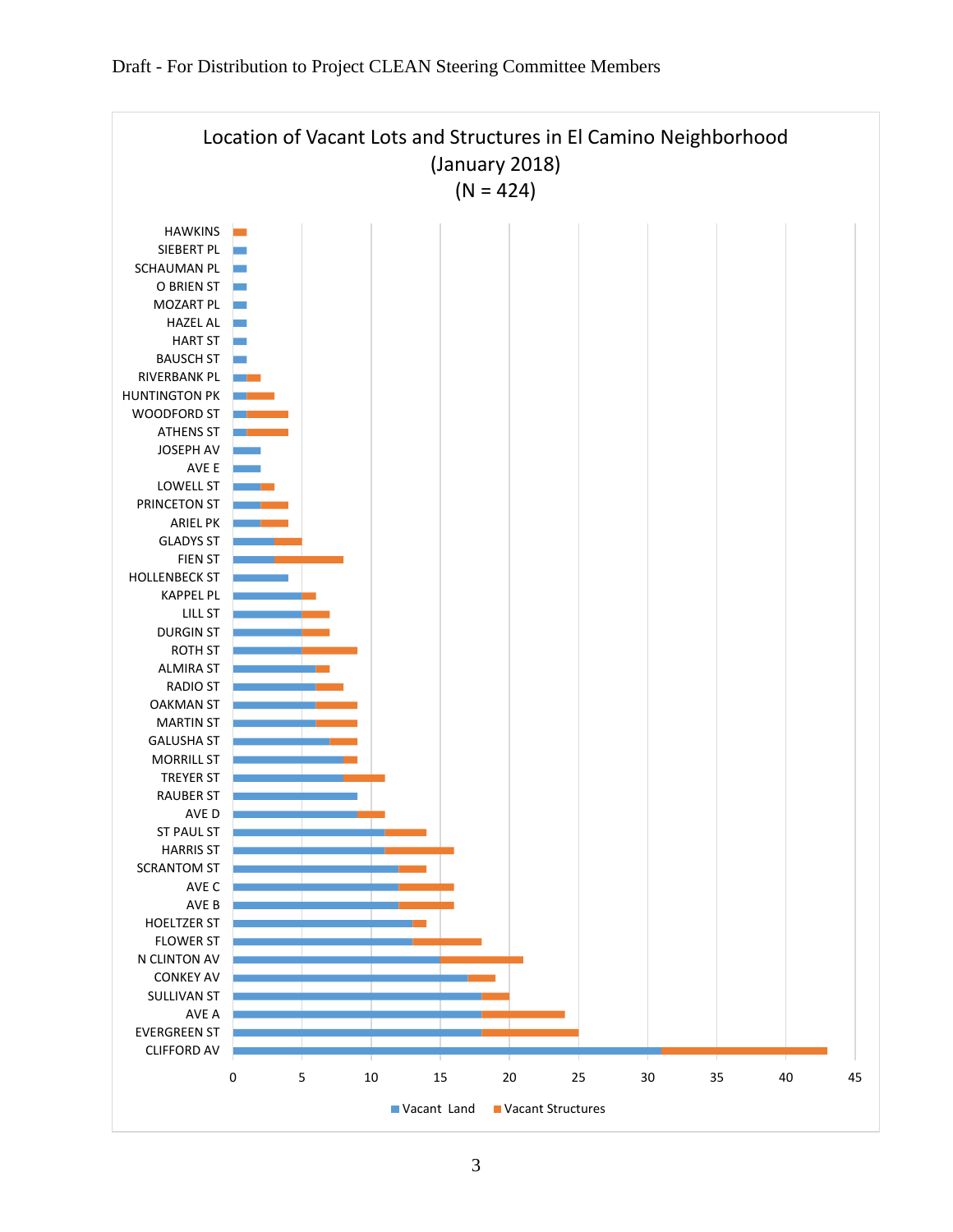**Vacant Date.** Vacant dates are determined by the City to identify when structures are vacated. The chart below shows the number of properties deemed vacant (and still vacant) annually. Of the 107 vacant structures, 16% have been deemed vacant prior to 2011. As is expected, in the most recent years, more structures have been deemed vacant, with 24 in 2017 and 21 in 2016.



**Type of Vacant Structure.** The chart below illustrates the breakdown of type of structure that was deemed vacant. The most common type of vacant structure is a single-family residence followed by two-family residence. Combined, these two types of structures make up 80% of the total vacant structures in the El Camino neighborhood.